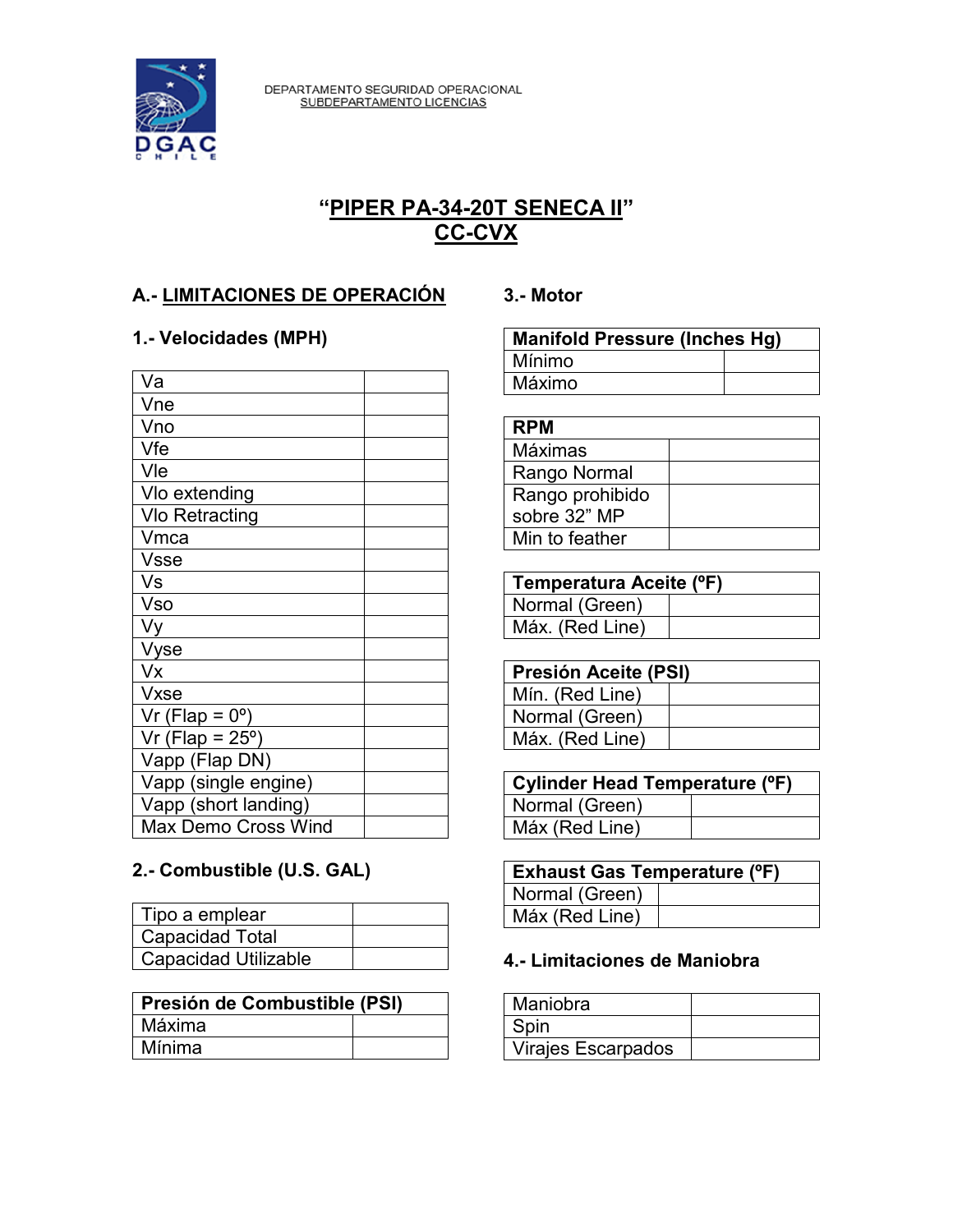#### **B.- PROCEDIMIENTOS DE EMERGENCIA**

#### **1.- ENGINE FAILURE DURING TAKEOFF (below 85 mph):**

If engine failure occurs during takeoff and 85 mph has not been attained:

#### **THROTTLES \_\_\_\_\_\_\_\_\_\_\_\_\_\_\_\_\_\_\_\_\_\_\_\_\_\_\_\_ STOP STRAIGHT AHEAD**

If inadequate runway remains to stop:

**THROTTLES \_\_\_\_\_\_\_\_\_\_\_\_\_\_\_\_\_\_\_\_\_\_\_\_\_\_\_\_ BRAKES \_\_\_\_\_\_\_\_\_\_\_\_\_\_\_\_\_\_\_\_\_\_\_\_\_\_\_\_ BATERY SWITCH \_\_\_\_\_\_\_\_\_\_\_\_\_\_\_\_\_\_\_\_\_\_\_\_\_\_\_\_ FUEL SELECTORS with a set of the set of the set of the set of the set of the set of the set of the set of the set of the set of the set of the set of the set of the set of the set of the set of the set of the set of the CONTINUE \_\_\_\_\_\_\_\_\_\_\_\_\_\_\_\_\_\_\_\_\_\_\_\_\_\_\_\_**

#### **2.- ENGINE FAILURE DURING TAKEOFF (85 mph or above):**

If engine failure occurs during takeoff ground roll or after lift-off with gear still down and 85 mph has been attained:

**\_\_\_\_\_\_\_\_\_\_\_\_\_\_\_\_\_\_\_\_\_\_\_\_\_\_\_\_ \_\_\_\_\_\_\_\_\_\_\_\_\_\_\_\_\_\_\_\_\_\_\_\_\_\_\_\_**

**\_\_\_\_\_\_\_\_\_\_\_\_\_\_\_\_\_\_\_\_\_\_\_\_\_\_\_\_ \_\_\_\_\_\_\_\_\_\_\_\_\_\_\_\_\_\_\_\_\_\_\_\_\_\_\_\_**

a. If adequate runway remains: **THROTTLES \_\_\_\_\_\_\_\_\_\_\_\_\_\_\_\_\_\_\_\_\_\_\_\_\_\_\_\_ IF AIRBORNE \_\_\_\_\_\_\_\_\_\_\_\_\_\_\_\_\_\_\_\_\_\_\_\_\_\_\_\_**

**STOP \_\_\_\_\_\_\_\_\_\_\_\_\_\_\_\_\_\_\_\_\_\_\_\_\_\_\_\_**

If runway remaining is inadequate for stopping, decide whether to abort or continue.

b. If decision is made to continue,

**HEADING \_\_\_\_\_\_\_\_\_\_\_\_\_\_\_\_\_\_\_\_\_\_\_\_\_\_\_\_ AIRSPEED \_\_\_\_\_\_\_\_\_\_\_\_\_\_\_\_\_\_\_\_\_\_\_\_\_\_\_\_ ESTABLISH \_\_\_\_\_\_\_\_\_\_\_\_\_\_\_\_\_\_\_\_\_\_\_\_\_\_\_\_ LANDING GEAR \_\_\_\_\_\_\_\_\_\_\_\_\_\_\_\_\_\_\_\_\_\_\_\_\_\_\_\_ ACCELERATE TO VYSE \_\_\_\_\_\_\_\_\_\_\_\_\_\_\_\_\_\_\_\_\_\_\_\_\_\_\_\_ INOPERATIVE ENGINE \_\_\_\_\_\_\_\_\_\_\_\_\_\_\_\_\_\_\_\_\_\_\_\_\_\_\_\_**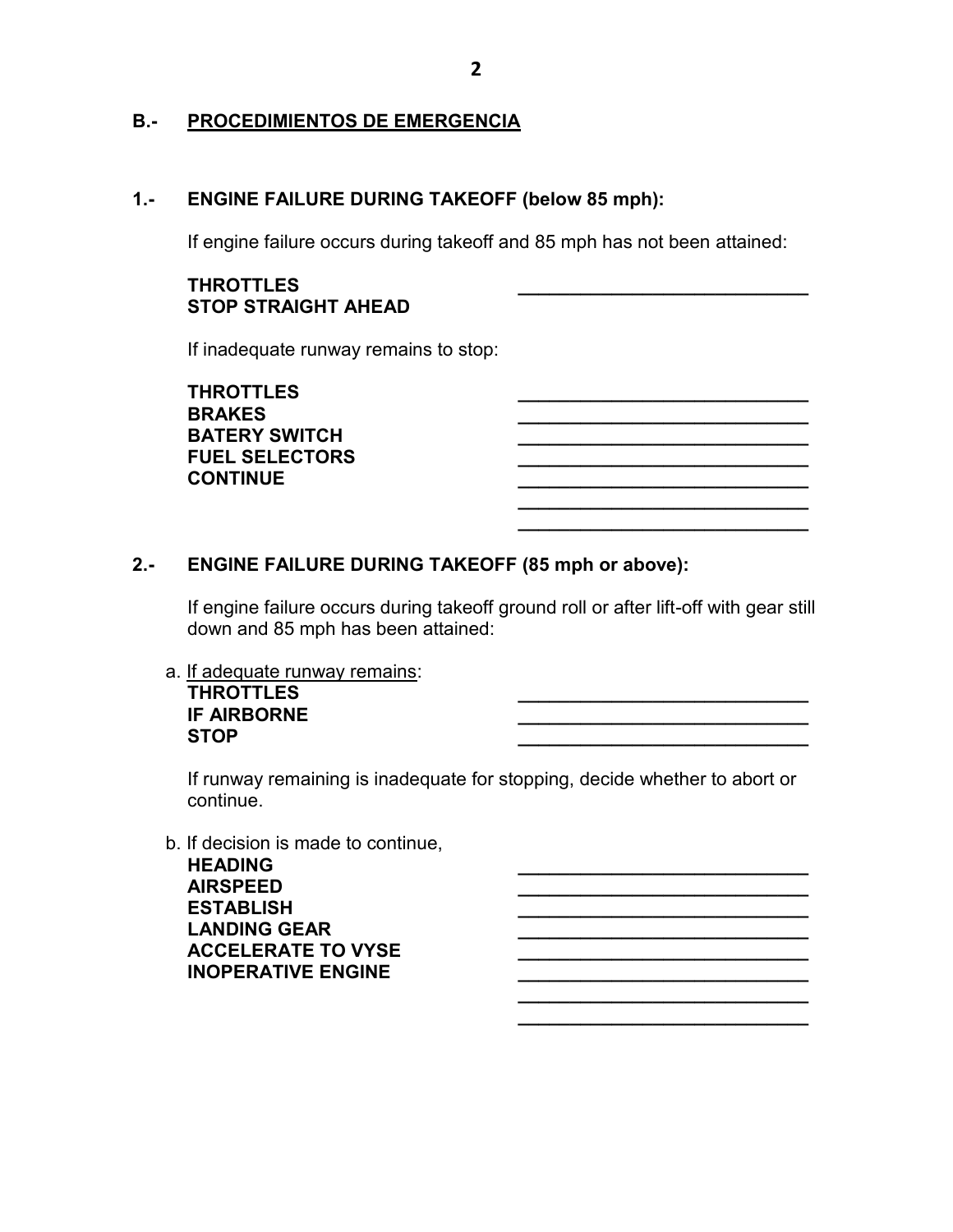**3.- ENGINE RESTART IN FLIGHT**

|     | <b>MIXTURE</b><br><b>FUEL SELECTOR</b><br><b>MAGNETOS</b><br><b>ALTERNATE AIR</b><br><b>AUX FUEL PUMP</b><br>If power is not restored:<br><b>AUX FUEL PUMP</b><br><b>INOPERATIVE ENGINE</b> |  |
|-----|---------------------------------------------------------------------------------------------------------------------------------------------------------------------------------------------|--|
| 4.- | <b>ENGINE FIRE IN FLIGHT:</b>                                                                                                                                                               |  |
|     | a.- Affected engine:                                                                                                                                                                        |  |
|     | <b>FUEL SELECTOR</b><br><b>THROTTLE</b><br><b>PROPELLER</b><br><b>MIXTURE</b><br><b>HEATER</b><br><b>DEFROSTER</b><br><b>IF TERRAIN PERMITS</b>                                             |  |

#### **5.- ENGINE FIRE ON GROUND:**

a.- If engine has not started:

#### **MIXTURE \_\_\_\_\_\_\_\_\_\_\_\_\_\_\_\_\_\_\_\_\_\_\_\_ THROTTLE \_\_\_\_\_\_\_\_\_\_\_\_\_\_\_\_\_\_\_\_\_\_\_\_ STARTER \_\_\_\_\_\_\_\_\_\_\_\_\_\_\_\_\_\_\_\_\_\_\_\_**

If engine has already started and is running, continue operating to try pulling the fire into the engine.

If fire continues, extinguish with best available means.

b.- If external fire extinguish is to be applied:

#### FUEL SELECTOR VALVES **MIXTURE \_\_\_\_\_\_\_\_\_\_\_\_\_\_\_\_\_\_\_\_\_\_\_\_\_**